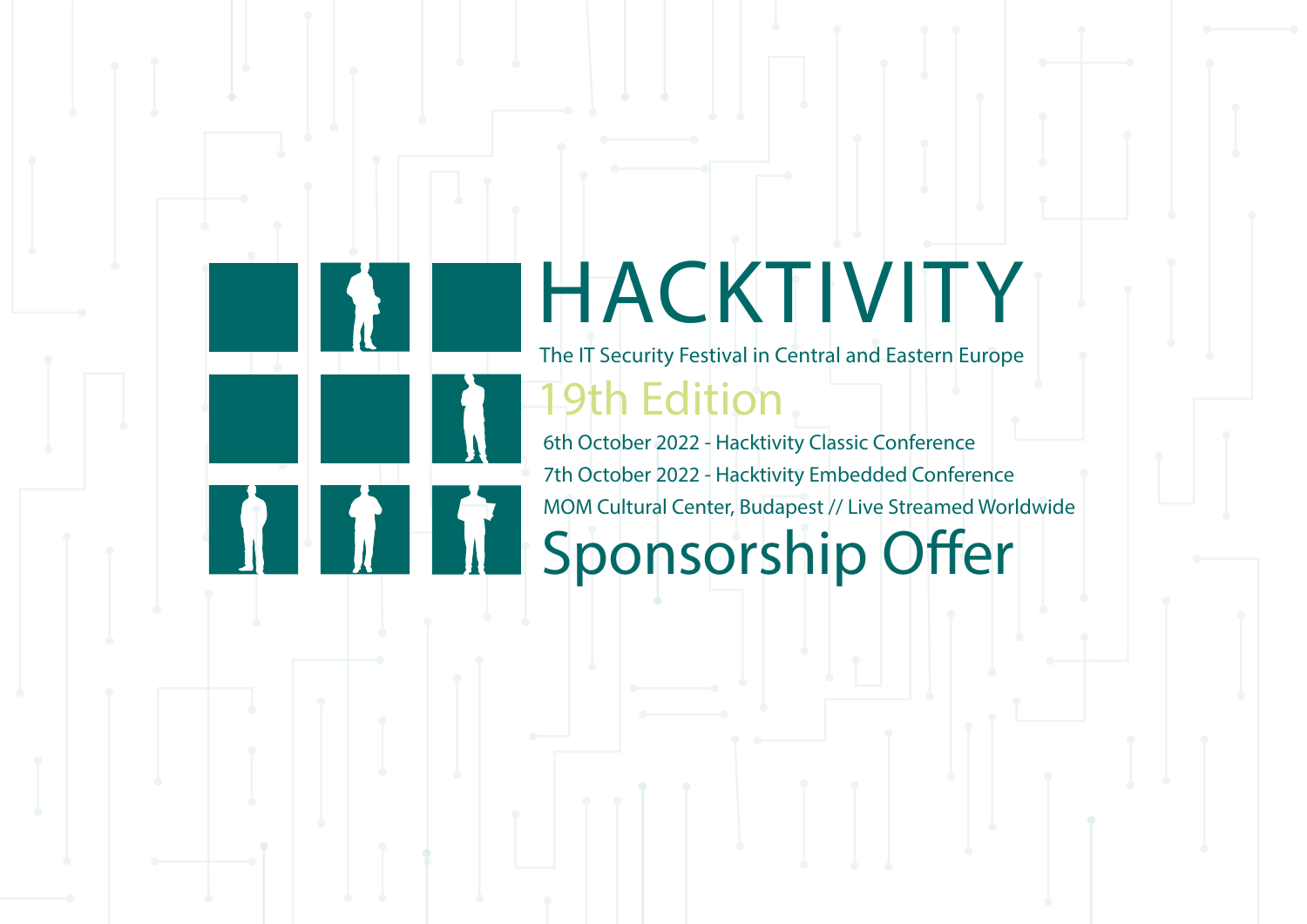# **HEHACKTIVITY**

# About Hacktivity – The IT Security Festival in Central & Eastern Europe

- Hacktivity is a world-wide known cybersecurity summit with a history of 18 years
- Brings together the official and alternative representatives of the information security profession
- 2 days of highly technical hybrid conference
- The largest event of its kind in Central & Eastern Europe
- An environment designed to cater students as well as seasoned professionals
- Presentations are informal, informative and sometimes deeply technological

Industry professionals bought tickets from the following sectors based on 2021 statistics:

- IT companies
- Financial services
- **Energy**
- **Transportation**
- Government & Defense

## **ATTENDANCE**

Number of people at the venue of the conference is usually around 1000+

### AUDIENCE DEMOGRAPHICS

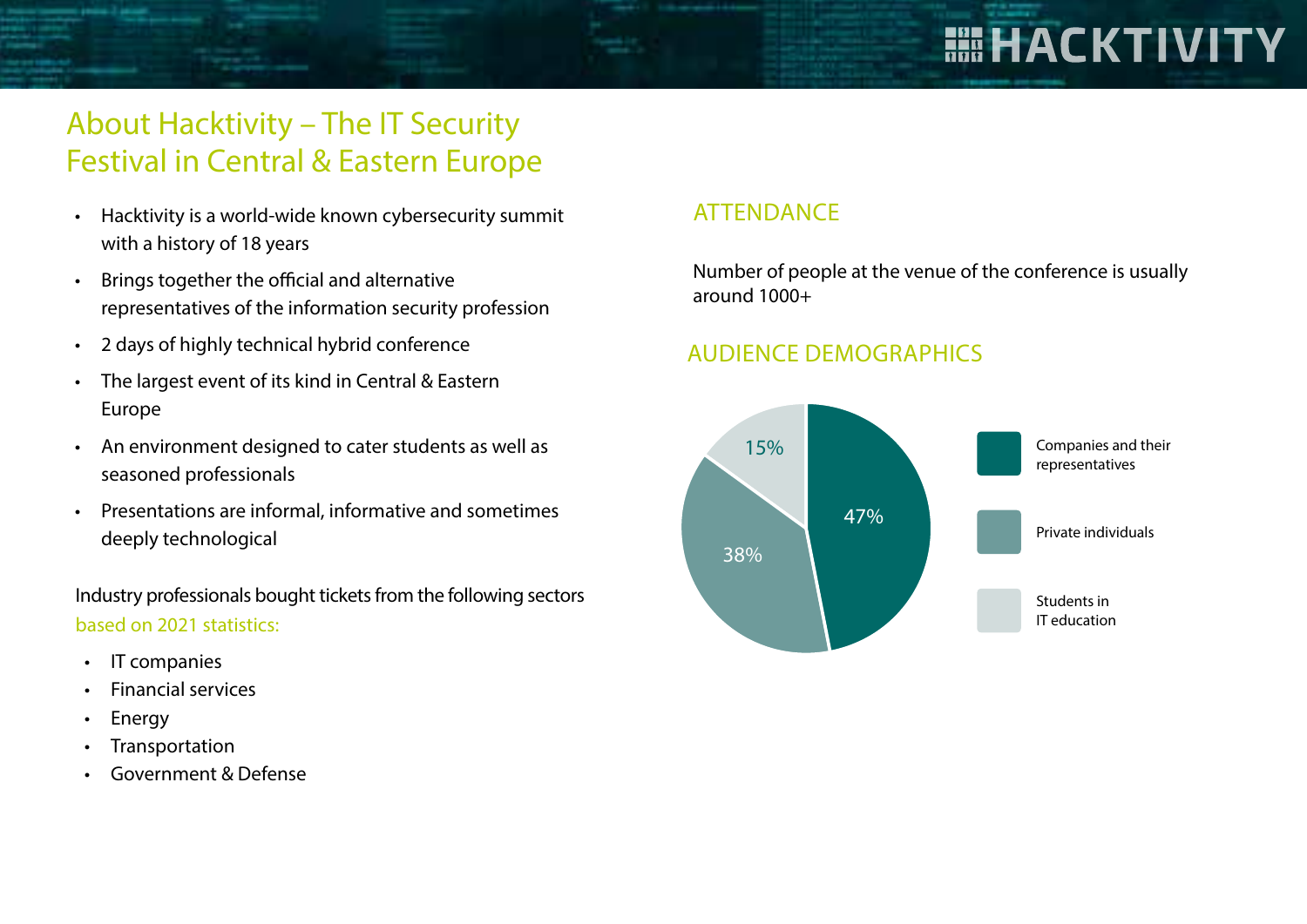# Why you should be part of Hacktivity?

- Ensure brand visibility and raise awareness among cybersec professionals, enthusiasts and student groups.
- Recruit Top Talent in the industry.
- Reach technical influencers from small to medium-size businesses and enterprise alike.
- Show your support for the local infosec community.
- Partner with the largest applied event in Hungary.
- Stay abreast on the next big thing



#### GEOGRAPHICAL DISTRIBUTION

Visitors are coming from 24 different countries from all over the world:

- Angola Austria Bahamas Czech Republic Denmark Finland France **Germany**
- Ireland Japan Latvia Lithuania **Netherlands** Norway Poland Romania

Russia Serbia Slovakia Slovenia Spain Switzerland UK USA

**HIHACKTIVITY**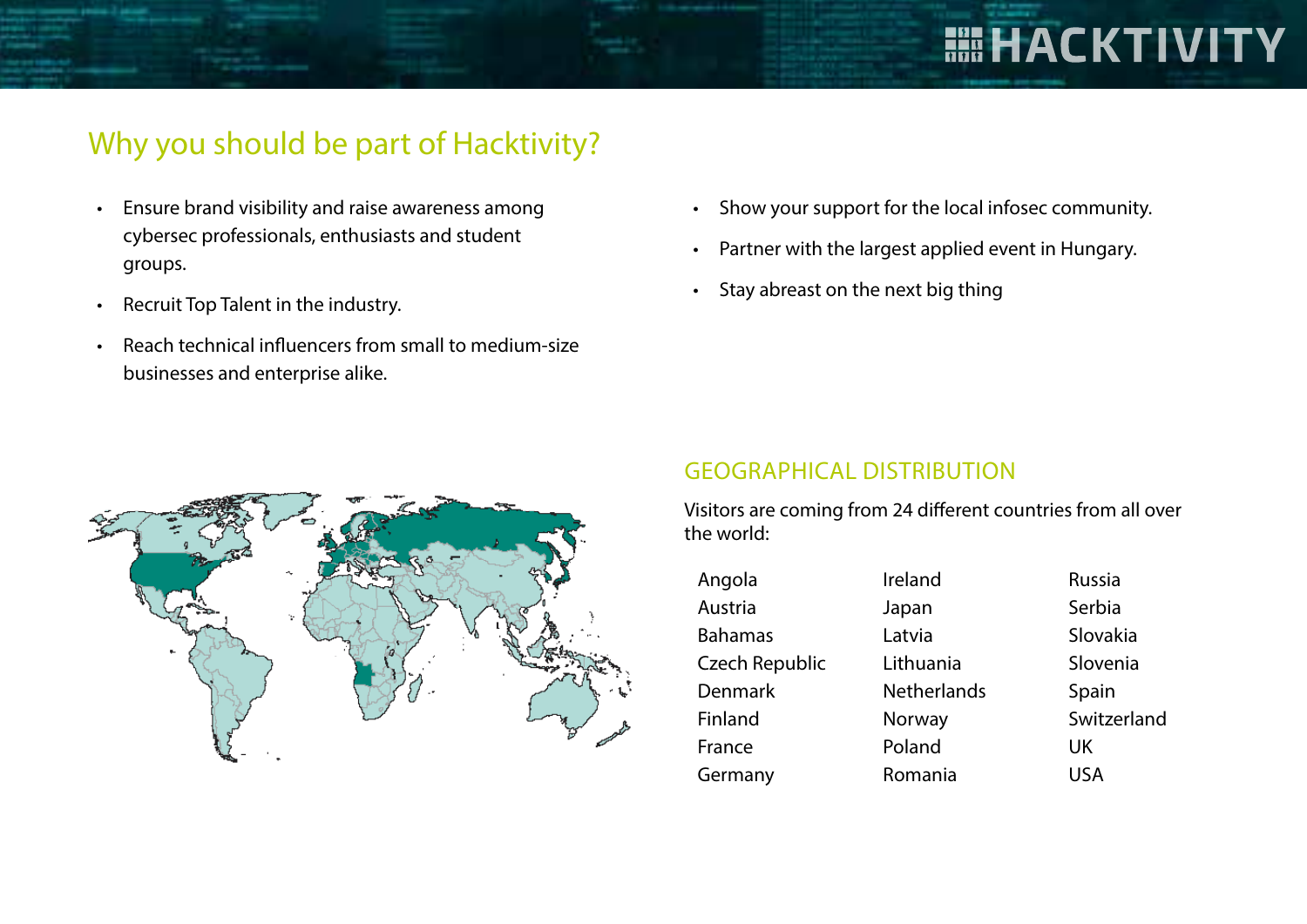# What's new at Hacktivity in 2022?

- In 2022 Hacktivity is going to be organized again as a 2 days long hybrid event, meaning that there will be on-site presentations at the venue of the conference, but ticket buyers from all around the world can follow the talks via live stream.
- As the world is changing continuously, we needed to adapt to these changes. We recognized the importance of the security of automotive tools, the Internet of Things and embedded technologies, that is why we decided to dedicate an exclusive day for these topics at our event.
- So this is the concept of Hacktivity in 2022:
- 1st DAY: classic Hacktivity conference with presentations and workshop sessions about the lates trends of IT security (with mainly software-related topics)
- 2nd DAY: a full day dedicated exclusively to IoT, embedded, hardware and automotive security.

• As the topic of the 2 days are somewhat different, we decided to split the sponsorship packages and provide our sponsors the opportunity to support each day separately, or they can be sponsors for the whole event (both days) as well.

**HEHACKTIVITY** 

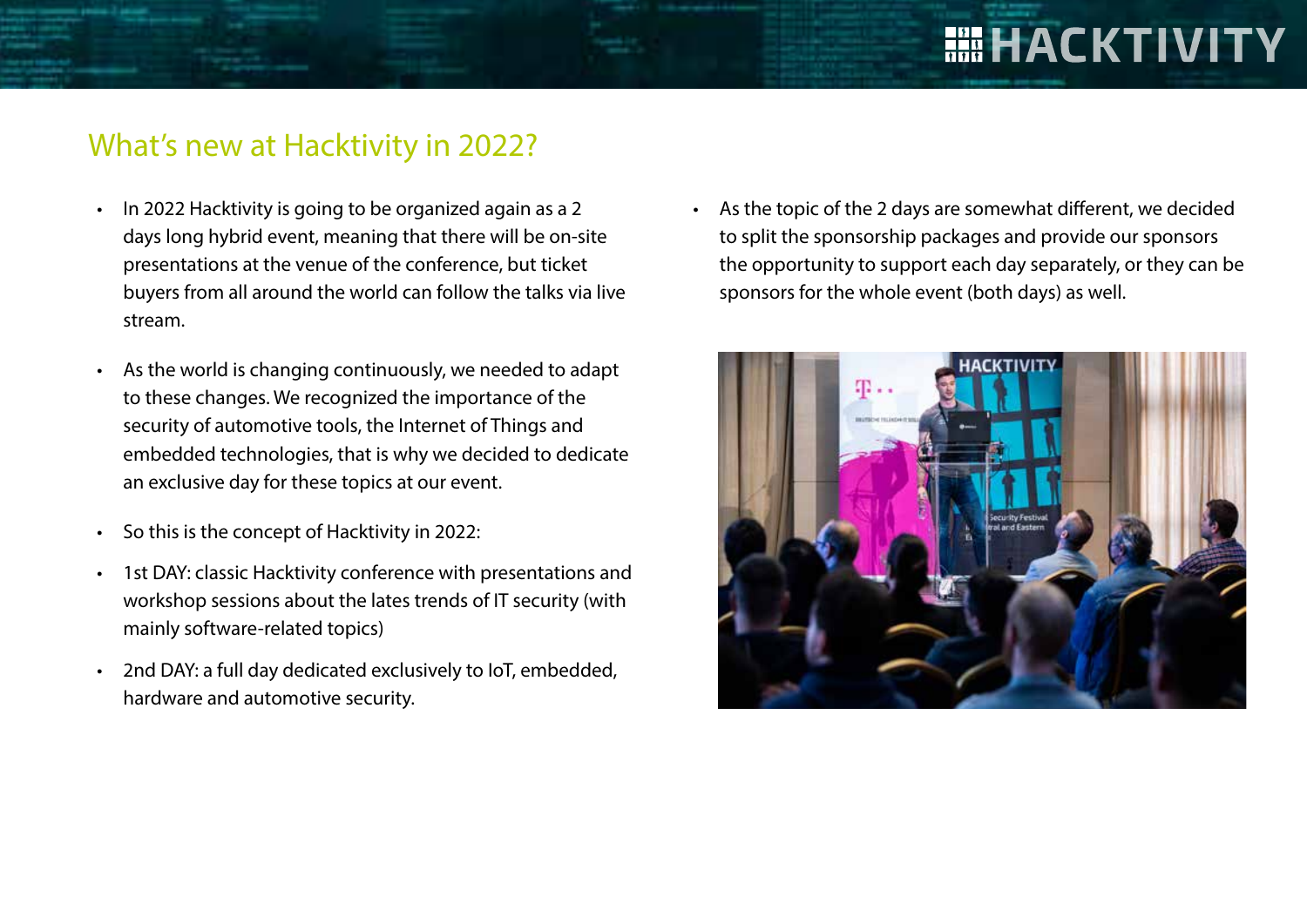# Statistics of Hacktivity's online presence



Average yearly page views: 110 000



Newsletter-subscribers: 4500

Average yearly video views: 2 500 000 min.

**HEHACKTIVITY** 



Facebook-followers: 6000

| Youtub |
|--------|
| 2980   |
|        |

misuse of

misuse of

applications

oe-subscribers:  $\Omega$ 

MALICIOUS AND MOBILE CODES

MALICIOUS AND MOBILE CODES

NETWORK SECURITY

NETWORK SECURITY

Twitter-followers: 4100

# Topics of the conference

# VULNERABILITIES OF MOBILE DEVICES



hardware hacking

attack vectors of telecommunication networks

HACKING TOOLS database security

popular<br>applications IoT security

AUTOMOTIVE SECURITYSOCIAL ENGINEERING information warfare EER BROWSER BASED ATTACKS security of operating digital forensics  $\sum_{i=1}^{n}$ systems questions of intellectual properties **HACKER** SUBCULTURE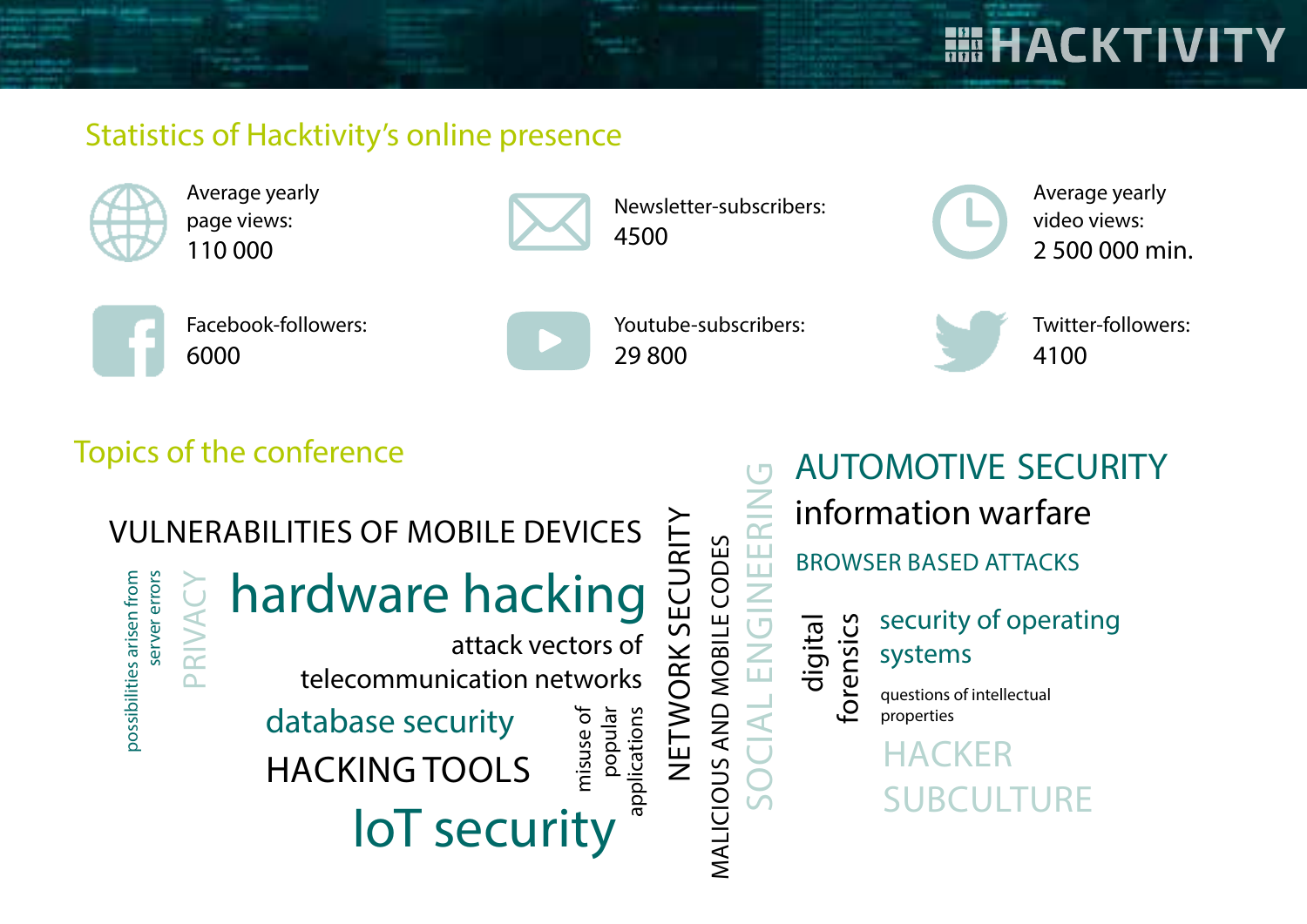| <b>BENEFITS OF THE ONLINE CONFERENCE</b> (part of on-site event)<br>*Prices are NOT including VAT! | <b>SILVER</b><br>1 DAY: 1 200 000 HUF<br>2 DAYS: 1 600 000 HUF | <b>GOLD</b><br>1 DAY: 2 300 000 HUF<br>2 DAYS: 3 200 000 HUF | <b>DIAMOND</b><br><b>ONLY FOR 2 DAYS:</b><br>6 000 000 HUF |
|----------------------------------------------------------------------------------------------------|----------------------------------------------------------------|--------------------------------------------------------------|------------------------------------------------------------|
| Logo on Hacktivity website, and the streaming page                                                 | V                                                              | $\sqrt{ }$                                                   |                                                            |
| Logo on footer of Hacktivity's newsletters sent out frequently before the event                    | $\sqrt{ }$                                                     |                                                              |                                                            |
| Logo on social media covers of Hacktivity (Facebook, Twitter, Linkedin)                            | V                                                              |                                                              |                                                            |
| Introducing post on social media feeds (Facebook, Twitter, Linkedin)                               | √                                                              |                                                              |                                                            |
| Advertising graphics displayed for 10 seconds in between presentations                             | $\sqrt{}$                                                      | $\sqrt{}$                                                    |                                                            |
| Appearance in the JOB newsletter issued after the conference                                       | √                                                              |                                                              |                                                            |
| Virtual booth on the live stream page of the conference                                            |                                                                | $\sqrt{ }$                                                   |                                                            |
| Dedicated page for communication on Hacktivity's website                                           |                                                                |                                                              |                                                            |
| Taking part in the lead generating QR game                                                         |                                                                |                                                              |                                                            |
| Advertising video displayed for 30 seconds in between presentations                                |                                                                |                                                              |                                                            |
| Private communication channel on the official chat platform of the conference                      |                                                                |                                                              |                                                            |
| Moving text communication on the bottom of the screen during the stream                            |                                                                | $\sqrt{}$                                                    |                                                            |
| Logo on the top right corner during the stream                                                     |                                                                |                                                              |                                                            |
| Logo on the top right corner of every video posted after the conference                            |                                                                |                                                              |                                                            |
| Logo displayed below Hacktivity logo everywhere as "Main sponsor"                                  |                                                                |                                                              |                                                            |
| Highlighted logo on the follow-up document issued after the conference                             |                                                                |                                                              |                                                            |
| Advertisement priority in between presentations                                                    |                                                                |                                                              |                                                            |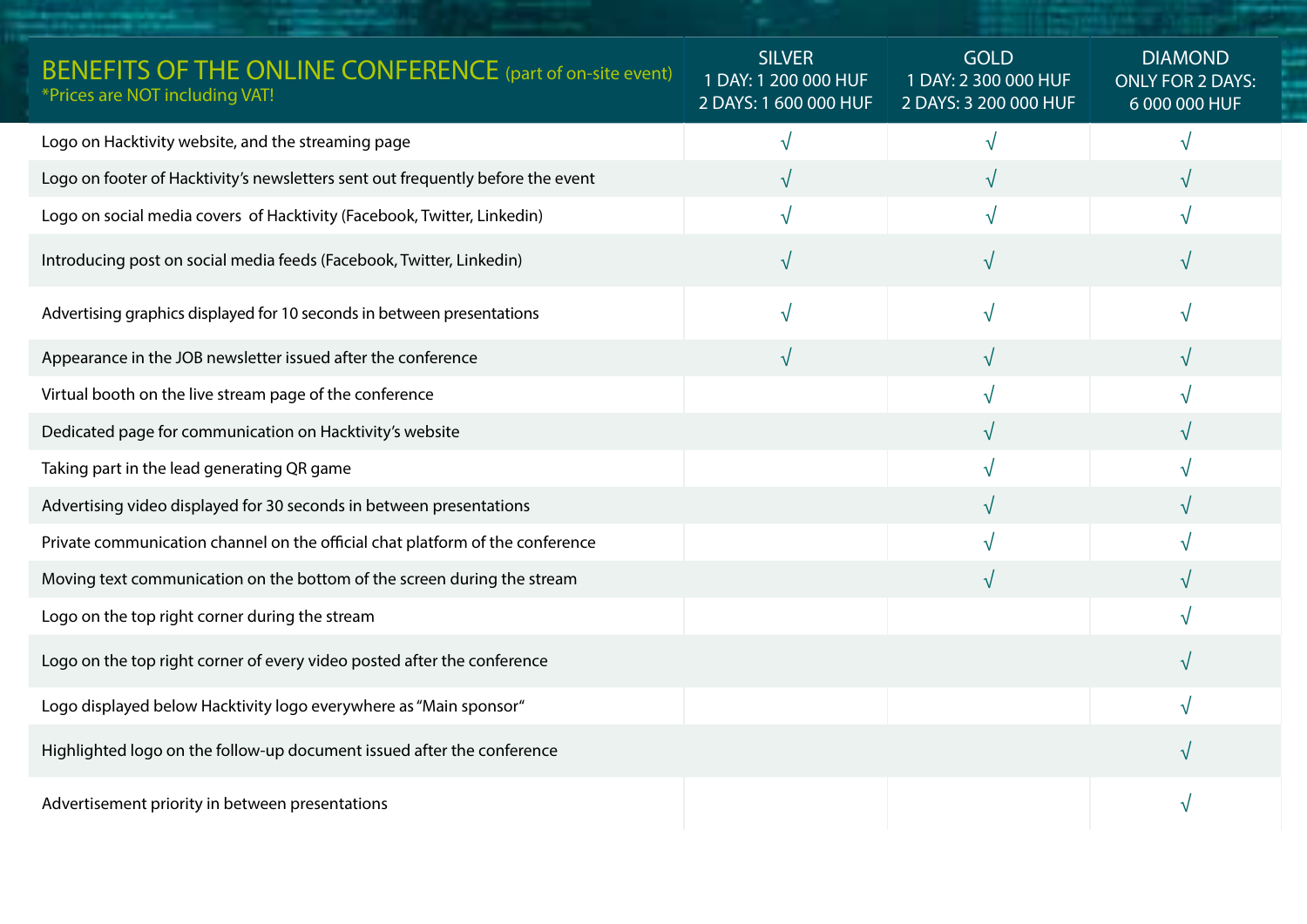## EXPLANATION OF THE ONLINE BENEFITS :

#### LOGO ON HACKTIVITY WEBSITE AND THE STREAMING

PAGE: The logo of the sponsor is displayed on the official website of Hacktivity, and the streaming page, where the conference video is embeded. This streaming page is the place where visitors can reach the live stream video of the conference, so every watcher has to open it.

LOGO ON FOOTER OF NEWSLETTERS: as the communication starts for the upcoming Hacktivity conference, we are sending newsletters to our 4500 subscribers on a monthly basis. The logo of the sponsor is diplayed in the footer of every newsletter after the sponsorship contract has been signed.

LOGO ON SOCIAL MEDIA COVERS: the logo of the sponsor is displayed on the social media cover photos of Hacktivity. (Twitter, Facebook, Linkedin)

INTRODUCING POST ON SOCIAL MEDIA FEEDS: this means that we are announcing a partnership with our sponsor on our social media channels (Facebook, Twitter, LinkedIn) after the sponsorship agreement was signed by both parties.

LOGO ON WEBSITE, FOOTER OF NEWSLETTERS, CON-FERENCE BADGES & PRINTED MATERIALS: this means that the logo of the sponsor will be displayed on the above mentioned places. (Official website of Hacktivity that has an average of 110 000 page views on a yearly basis, newsletter of Hacktivity subscribers that means 4500 people, conference badges that are used by exhibitors, speakers and staff members and printed materials that are used on site during the 2 days of the conference.)

ADVERTISING GRAPHICS DISPLAYED FOR 10 SECONDS IN BETWEEN PRESENTATIONS: after the live Q&A session ends of a presentation there is a 5 minutes break where the ads of sponsors are displayed. This opportunity means a 10 seconds long diplay of a static banner at least 20 times during the whole conference.

APPEARANCE IN JOB-NEWSLETTER: this is an exclusive one-occasion newsletter that is sent out two weeks after the conference and contains only job offers posted by our partners. There are 4500 subscribers in our mailing list that are working in the IT field so you can use this sponsorship benefit to recruit new talents.

VIRTUAL BOOTH ON THE LIVE STREAMING PAGE OF THE CONFERENCE: Sponsors of Hacktivity (above Gold level) can have their own virtual exhibition booth on the live streaming page of the conference. The Diamond sponsor's booths is displayed in the top of the page with extra size, right after the embedded live tream video, and the rest of the booths are displayed based on the chronological order of signing the sponsorship contracts. For e.g.: in case there are two gold sponsors who want the same booth, the one gets it who has signed the agreement earlier.

DEDICATED PAGE ON HACKTIVITY WEBSITE: Sponsors above Gold level can have a dedicated page on the website of Hacktivity where they can communicate their latest campaign, place JOB offers or simply just introducetheir company/services. people can reach these dedicated pages from the main page of Hacktivity website as well as from the virtual booth. We have an average of110 000 page views on a yearly basis.

LEAD GENERATING QR GAME: visitors of the conference can take part in QR games after registering themselves on a virtual sheet. This game can be organized by the sponsor, but the Hacktivity team can make one for each sponsor as well. The sponsor needs to offer a valuable prize for participants of the game. The registration sheet is made based on the GDPR compliance of the sponsor and the data is handed over the sponsor exclusively.

ADVERTISING VIDEO DISPLAYED FOR 30 SECONDS IN BETWEEN PRESENTATIONS: sponsors above Gold level can have their 30 seconds long advertisement videos displayed in between the presentations for at least 20 times during the whole conference.

# **HII HACKTIVITY**

#### PRIVATE COMMUNICATION CHANNEL ON THE OFFICIAL CHAT PLATFORM OF THE CONFERENCE: each sponsor

above Gold level can have a private channel on the communication platform of Hacktivity (Discord server) where ther participants are talking to each other or ask from the speakers. This private channel is not only for real-time text messages but voice calls can be started here as well.

MOVING TEXT COMMUNICATION ON THE BOTTOM OF THE SCREEN DURING THE CONFERENCE: information about the conference will be provided contiunously in the bottom bar of the live stream screen in the form of a marquee. Sponsors above Gold level can post 120 characters long text here during the whole event.

LOGO IN THE TOP RIGHT CORNER OF THE SCREEN: the

Diamond sponsor's logo will be displayed in the upper right corner of the stream screen during the wole conference (just like it was a logo of a TV channel) After a few months of the conference we'll post the presentation videos on our YouTube channel, where we still display the Diamond sponsor's logo. Our YouTube channel has 29 000 subscribers and our posted videos has an average of 2,2 million minutes watching time on a yearly basis.

LOGO DISPLAYED BELOW THE HACKTIVITY LOGO ON EVERY PLATFORM AS A MAIN SPONSOR: the logo of the Diamond sponsor is displayed below the logo of Hacktivity on every platform where Hacktivity appears (website, Facebook, Linkedin, Twitter etc.) with the "Main sponsor" caption.

HIGHLIGHTED LOGO ON THE FOLLOW-UP DOCUMENT: the Diamond Sponsor's logo is highlighted on the follow-up document issued few days after the conference.

HIGHLIGHTED LOGO ON THE FOLLOW-UP DOCUMENT: he Diamond Sponsor's advertisements (10 sec long banner and/or 30 sec long video) are prioritized during the breaks, meaning that those ads are displayed first right after the presentations.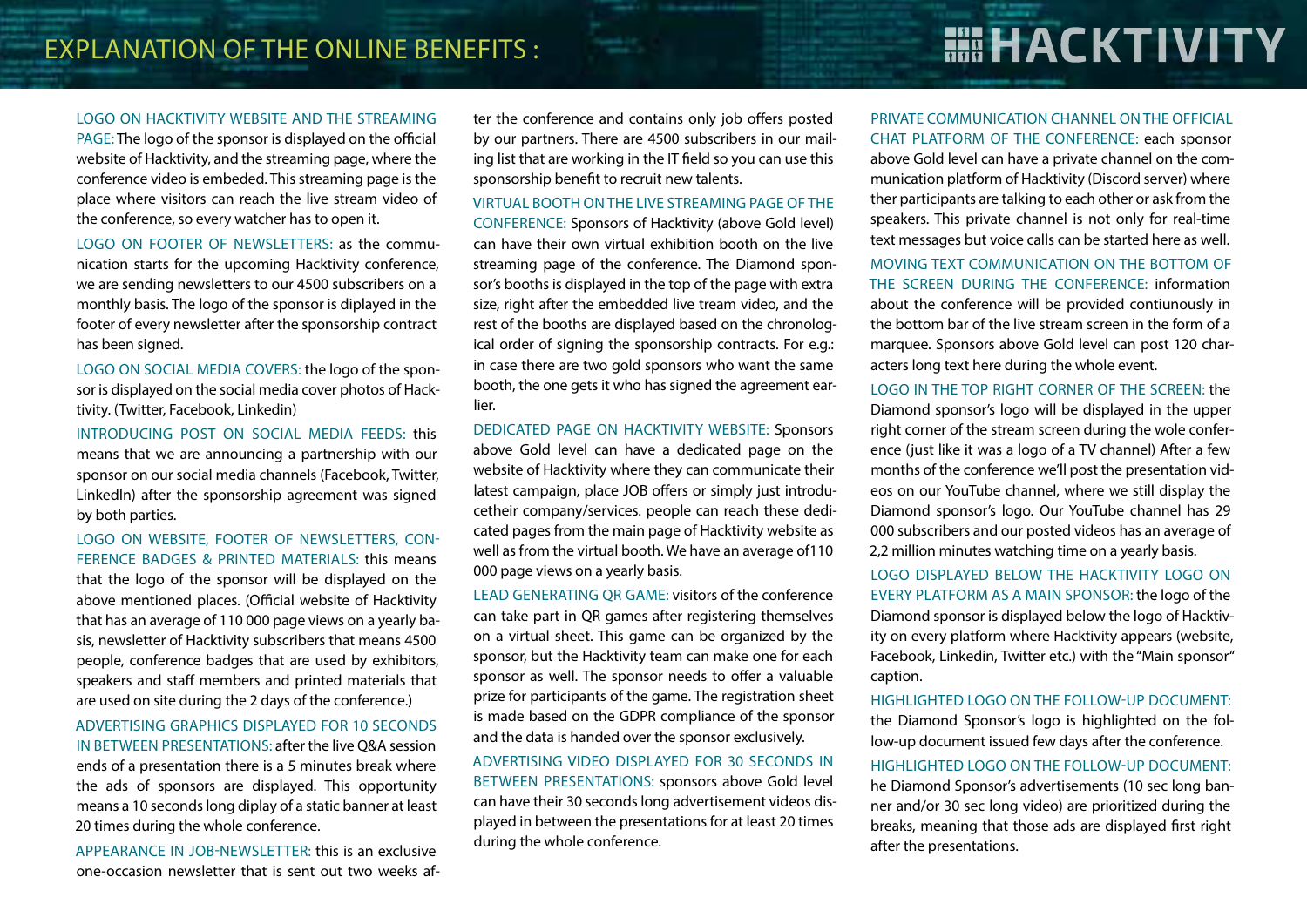

## Virtual booth at #Hacktivity2021:

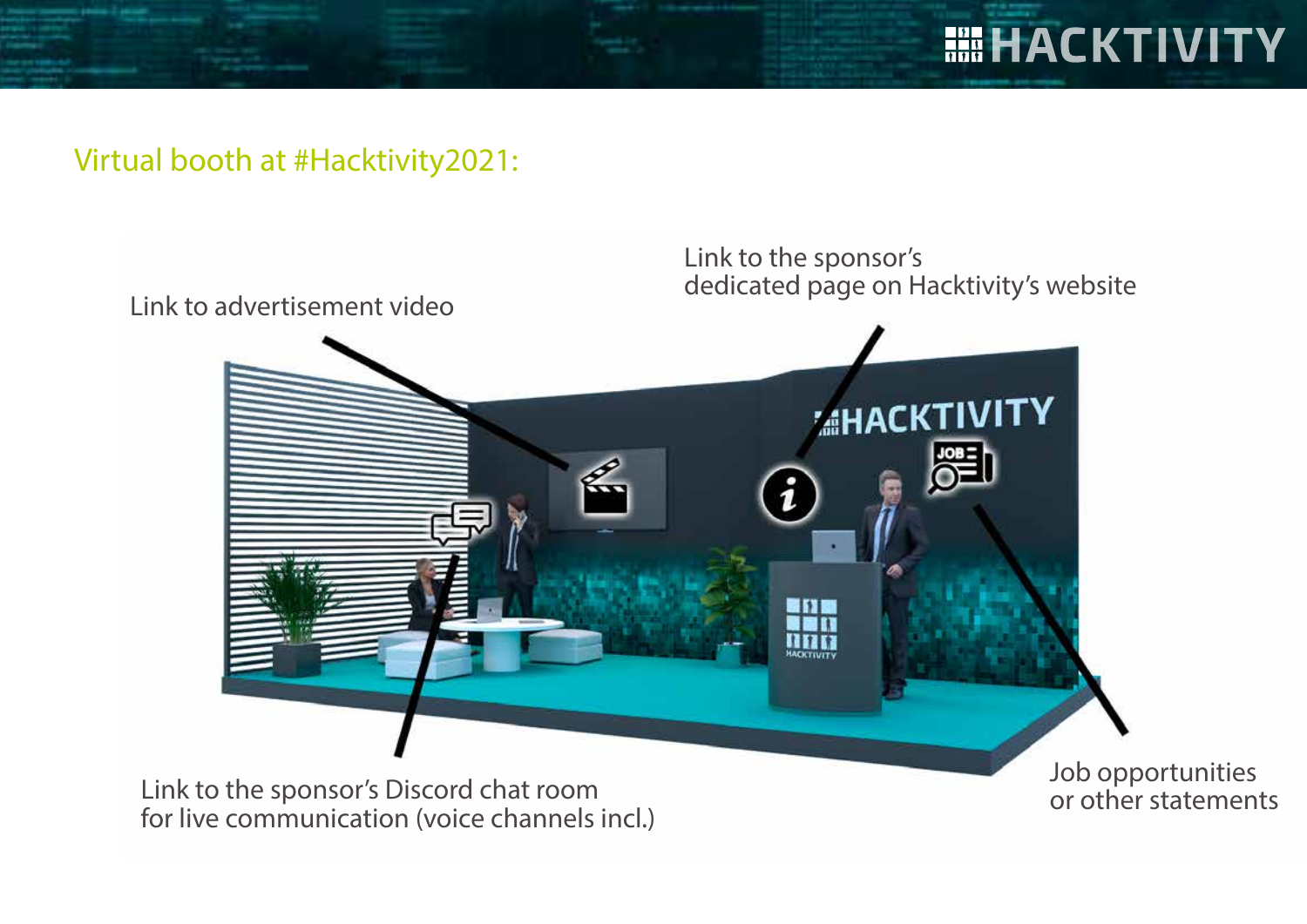## Appearance opportunities on stream screen:

Place for diamond sponsor's logo

**HEHACKTIVITY** 



Place for communication (marquee) during the conference - for sponsors as well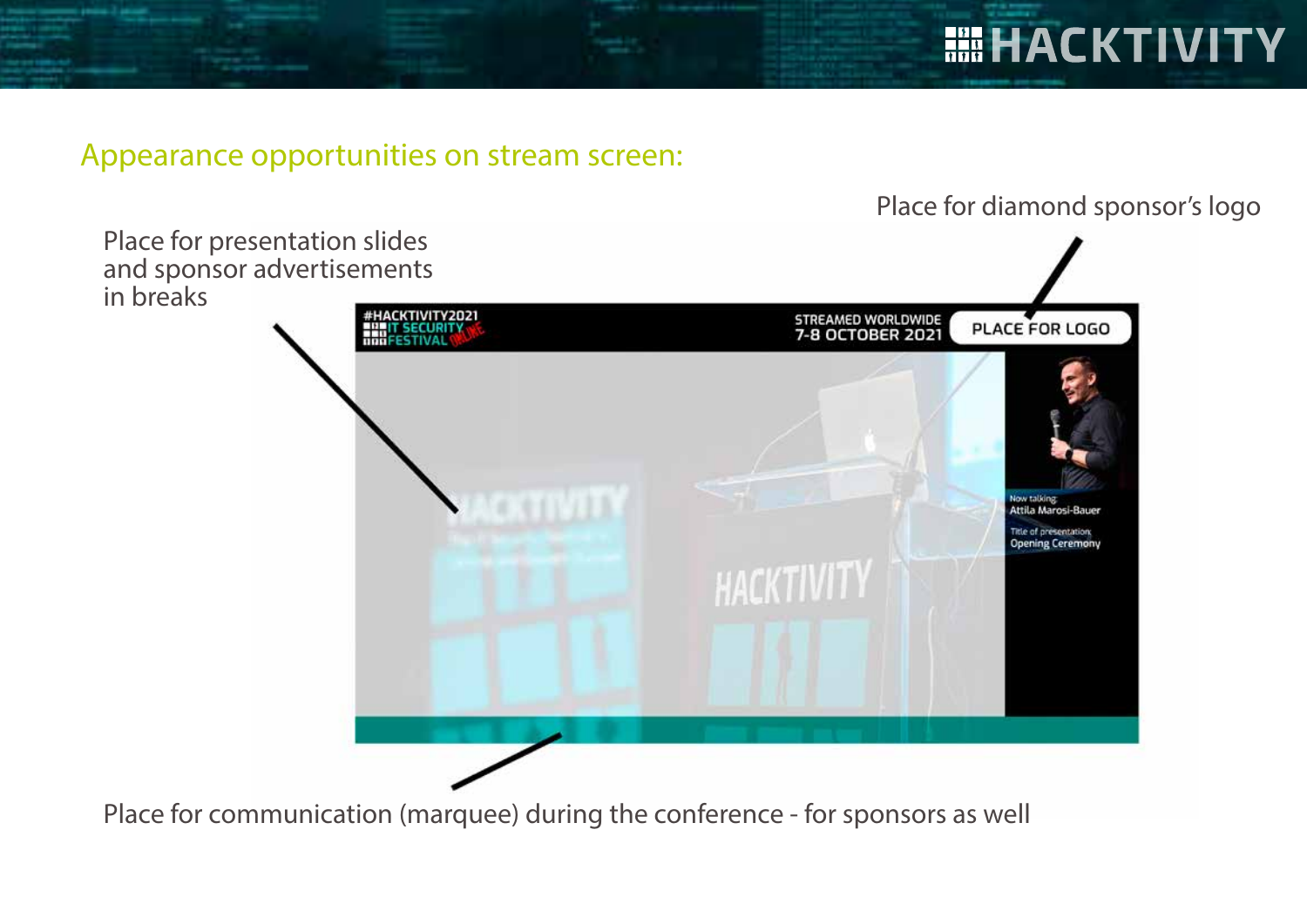| BENEFITS OF THE ON-SITE EVENT<br>*Prices are NOT including VAT!                                               | SILVER*<br>1 DAY: 1 200 000 HUF<br>2 DAYS: 1 600 000 HUF 2 DAYS: 3 200 000 HUF | GOLD*<br>1 DAY: 2 300 000 HUF | $VIP*$<br><b>ONLY FOR 2 DAYS:</b><br>3 500 000 HUF | DIAMOND*<br><b>ONLY FOR 2 DAYS:</b><br>6 000 000 HUF |
|---------------------------------------------------------------------------------------------------------------|--------------------------------------------------------------------------------|-------------------------------|----------------------------------------------------|------------------------------------------------------|
| Discount from the price of company and VIP tickets (0-20 pieces)                                              | 10%                                                                            | 10%                           | 10%                                                | 10%                                                  |
| Discount from the price of company and VIP tickets (above 20 pieces)                                          | 20%                                                                            | 20%                           | 20%                                                | 20%                                                  |
| Logo on website, footer of newsletters, conference passes & printed<br>materials                              | $\sqrt{ }$                                                                     | N                             | N                                                  |                                                      |
| Introducing post on social media feeds (Facebook, Twitter, Linkedin)                                          | $\sqrt{ }$                                                                     | $\sqrt{}$                     | $\sqrt{}$                                          | $\sqrt{}$                                            |
| Appearance in the JOB newsletter issued after the conference                                                  | $\sqrt{ }$                                                                     | V                             | $\mathcal{N}$                                      |                                                      |
| Flyer distribution with own hostess at the venue of the conference                                            | $\sqrt{ }$                                                                     | $\sqrt{}$                     | $\sqrt{}$                                          | √                                                    |
| Rollup at the exhibition hall of the conference                                                               | $\sqrt{ }$                                                                     | N                             |                                                    |                                                      |
| Sponsor booth at the exhibition hall of the conference                                                        |                                                                                | $\sqrt{}$                     |                                                    |                                                      |
| Dedicated page on Hacktivity website                                                                          |                                                                                | $\sqrt{ }$                    |                                                    |                                                      |
| Rollup/banner at the conference hall                                                                          |                                                                                |                               | $\sqrt{}$                                          |                                                      |
| Rollup on stage, behind the speakers                                                                          |                                                                                |                               |                                                    |                                                      |
| Extra size sponsor booth with exclusive location                                                              |                                                                                |                               |                                                    |                                                      |
| Logo on screen during breaks                                                                                  |                                                                                |                               |                                                    |                                                      |
| Advertising opportunity at the entrance of the conference                                                     |                                                                                |                               |                                                    |                                                      |
| Highlighted logo on tickets, armband, lanyards & videos and follow-up<br>document issued after the conference |                                                                                |                               |                                                    |                                                      |
| Sponsorship of exclusive VIP lounge at the venue                                                              |                                                                                |                               |                                                    |                                                      |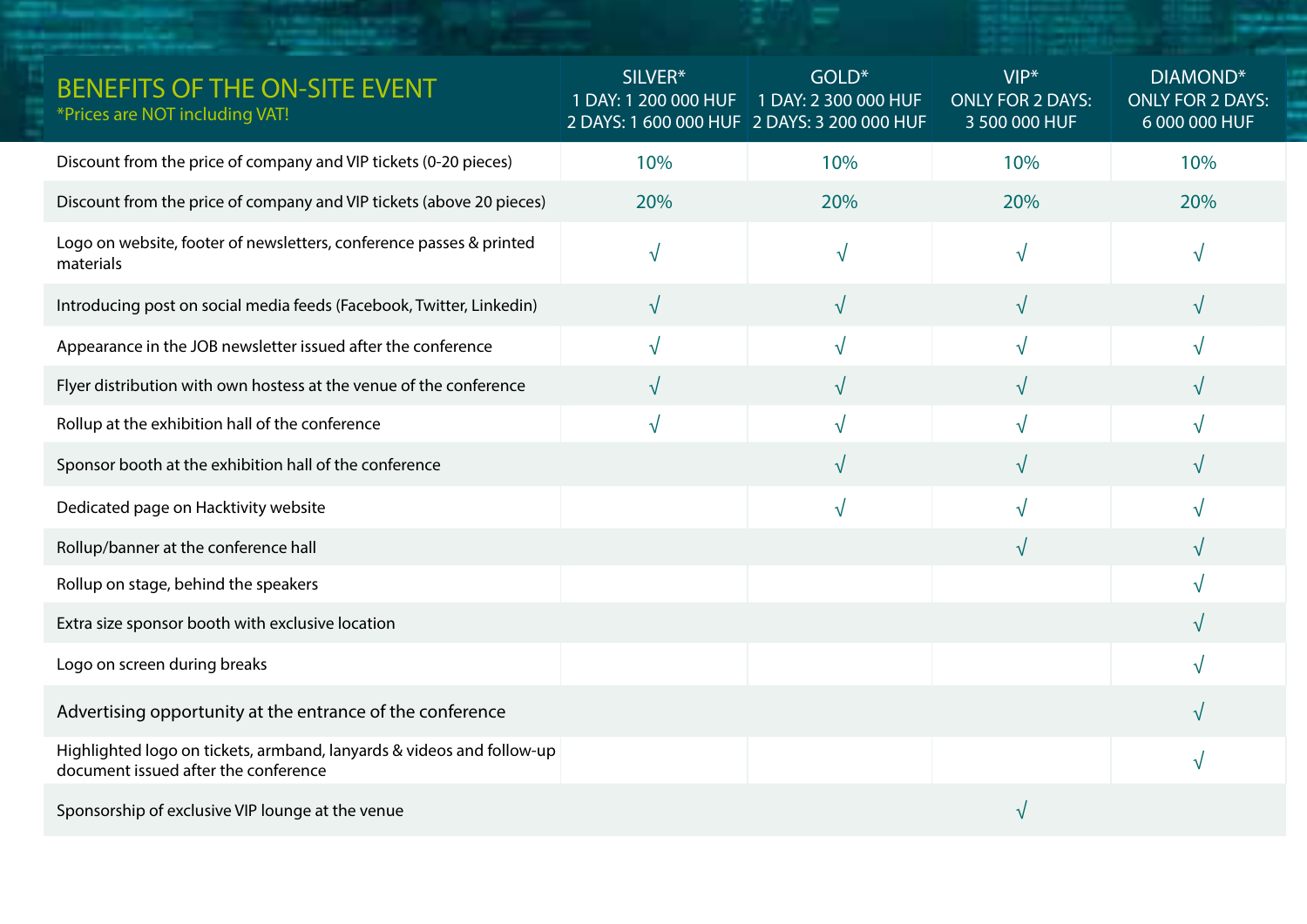# **HIHACKTIVITY**

#### DISCOUNT FROM THE PRICE OF COMPANY AND VIP

TICKETS: this means that if the sponsors want to buy tickets for the conference they can have a discount from the price of the actual ticket purchasing period (10% below 20 tickets and 20% above 20 tickets)

#### LOGO ON WEBSITE, FOOTER OF NEWSLETTERS, CONFERENCE BADGES & PRINTED MATERIALS: this

means that the logo of the sponsor will be displayed on the above mentioned places. (Official website of Hacktivity that has an average of 110 000 page views on a yearly basis, newsletter of Hacktivity subscribers that means 4500 people, conference badges that are used by exhibitors, speakers and staff members and printed materials that are used on site during the 2 days of the conference.)

#### INTRODUCING POST ON SOCIAL MEDIA FEEDS: this

means that we are announcing a partnership with our sponsor on our social media channels (Facebook,

Twitter, LinkedIn) after the sponsorship agreement was signed by both parties.

APPEARANCE IN THE JOB NEWSLETTER: this is an exclusive one-occasion newsletter that is sent out two weeks after the conference and contains only job offers posted by our partners. There are 4500 subscribers in our mailing list that are working in the IT field so you can use this sponsorship benefit to recruit new talents.

FLYER DISTRIBUTION WITH OWN HOSTESS: this means that the sponsors can distribute their flyers at the venue of the conference with the help of hostesses. (Hostesses are provided and paid by the sponsor. If you need help to get hostesses, contact us.)

ROLLUP AT THE EXHIBITION HALL OF THE CONFER-ENCE: sponsors of Hacktivity can place their rollup

at the Exhibition area of the conference.

SPONSOR BOOTH: sponsors of Hacktivity can have their own exhibition booth at the exhibition area of the conference. There are normal 6-8 m2 booth areas at the venue. The booths can be chosen based on the level of sponsorship and the chronological order of making the agreement. For e.g.: in case there are two gold sponsors who want the same booth the one gets it who has signed the agreement earlier.

DEDICATED PAGE ON HACKTIVITY WEBSITE: sponsors above Gold level can have dedicated page on the website of Hacktivity where they can communicate their latest campaign, place JOB offers or simply just introduce their company/products. People can reach these dedicated pages from the main page of Hacktivity website which has an average of 110 000 page views on a yearly basis.

ROLLUP/BANNER AT THE CONFERENCE HALL: sponsors above Gold level can place their rollup/ banner at the conference hall.

SPONSOR BOOTH: sponsors of Hacktivity can have their own exhibition booth at the exhibition area of the conference. There are normal 6-8 m2 booth areas at the venue. The booths can be chosen based on the level of sponsorship and the chronological order of making the agreement. For e.g.: in case there are two gold sponsors who want the same booth the one gets it who has signed the agreement earlier.

ROLLUP/BANNER AT THE CONFERENCE HALL: sponsors above Gold level can place their rollup/ banner at the conference hall.

ROLLUP ON STAGE BEHIND THE SPEAKERS: the VIP and the Diamond sponsor can place their rollups on the stage, that will be shown on photos and videos after the conference.

ROLLUP ON STAGE: the Diamond sponsor can place

its rollup on the stage, that will be shown on photos and videos after the conference.

EXTRA SIZE SPONSOR BOOTH WITH EXCLUSIVE LOCATION: the Diamond sponsor of Hacktivity can have an extra size sponsor booth at the most frequented location of the conference, right next to the entrance of the conference hall.

LOGO ON SCREEN DURING BREAKS: the logo of the Diamond sponsor is displayed on the screen during breaks meaning, that when the audience returns to the conference hall the first thing they see is the giant logo of the Diamond sponsor.

ADVERTISING OPPORTUNITY AT THE ENTRANCE OF THE CONFERENCE: directly at the entrance, the Diamond sponsor can place its branded displays, banana flags, or other branded materials.

HIGHLIGHTED LOGO ON TICKETS, ARM-BANDS LANYARDS AND VIDEOS: the logo of the Diamond sponsor is displayed on the header of Hacktivity videos (recorded talks) meaning that everyone who watches the videos after the conference will see the logo of the Diamond sponsor. There are 13 300 subscribers on our YouTube channels and the videos are watched for 2,2 million minutes on a yearly basis. In addition the logo of the diamond sponsor is placed on the armband for visitors and highlighted on the tickets as well.

SPONSORSHIP OF EXCLUSIVE VIP LOUNGE AT THE VENUE: the VIP sponsor is supporting the VIP lounge of the conference, meaning that its logo is placed on the VIP armbands, entrance of the VIP lounge and he can place his rollup/banner exclusively at the VIP lounge. In addition the VIP sponsor has all the benefits that a Gold sponsor has.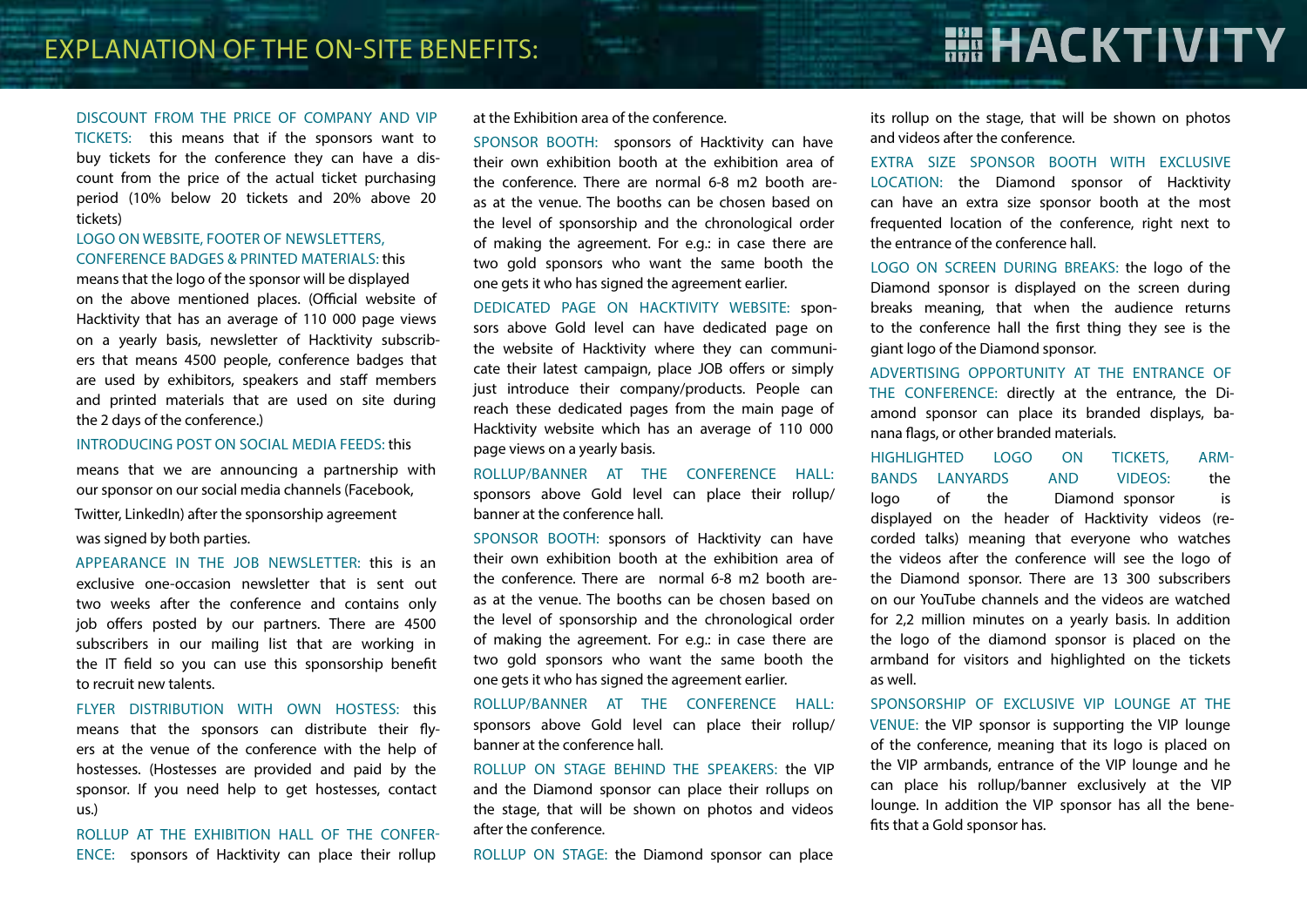# **HEHACKTIVITY**

#### "HACK THE VENDOR" Additional Partnership Package (3 packages at the maximum):

The objective of this special partnership is to promote the partner's chosen information security product among experts in an unorthodox way. During Hacktivity, participants have a pre-defined period of time (3-6 hours) to show how they can evade the defense mechanisms of the presented product. This additional partnership package can be combined with any of the basic packages.

We look forward to hearing from the vendors of the following software and hardware solutions, but of course we are also open to other suggestions:

- IPS participants are set the task of penetrating a web application, made vulnerable by the organizers on purpose, while the vendor's HIPS and NIPS try to block the attacks.
- DLP participants are set the task of electronically transmitting information (e.g. 100 credit card numbers) protected by a host-based DLP solution.
- WAF (Web Application Firewall) participants are set the task of penetrating a web application, made vulnerable by the organizers on purpose, while the vendor's WAF tries to block the attacks.
- Device Control participants are set the task of connecting a pen drive or any other data storage device or a communication interface to a standard XP SP3 system and steal data. The vendor's solution blocks all external communication ports.

Only 3 partners can be accepted due to time limitations and organizational tasks. The participant who manages to penetrate the vendor's defense mechanism first will receive EUR 735 net from the vendor. In exchange the vendor will get the exact description of how the defense system can be hacked. Hacktivity's end-of-conference press materials will deal in detail with the cases of hacked and unhacked vendors.

"HACK THE VENDOR" additional package price combined with the basic package: HUF 400 000 + VAT (and the prize i.e. EUR 735 as specified above)

#### "CAPTURE THE FLAG" Additional Partnership Package: (1 package at the maximum):

Sponsor of the Capture The Flag game during the two days of the conference. The logo of the sponsor will be on the CTF posters at the venue. The CTF sponsor also can place its rollup at he the exhibition area in addition it has the same benefits as the Bronze sponsors. Participant with the best results receive a gift offered by the CTF sponsor by the value of at least HUF 500,000. The sponsor will be included in all printed and electronic materials as sponsor and will get a verbal mention at the conference venue.

Gift with the value of at least HUF 600,000 + VAT

#### "HACKADEMY SPONSOR" partnership package (1 package at the maximum):

The Hackademy Sponsor supports the Hackademy Scholarship Program that was set up by the organizers in 2017 and allows free participation for 50 university / high school students and teachers at the Hacktivity Conference. After the contract has been signed, the Hackademy Program will be named after the sponsoring company, which will appear in the press release and on the online and offline communication platforms of Hacktivity. (website, social media, newsletter footer, conference badges, posters, program guide, etc.) The Hackademy Sponsor gets an exclusive opportunity to get acquainted with the 50 students / teachers within the framework of a private dinner on Hacktivity's first day. This is a great opportunity for talent management and future recruitment of trainees and full-time workforce.

#### "HACKADEMY SPONSOR" partnership package price: 1 800 000 HUF + VAT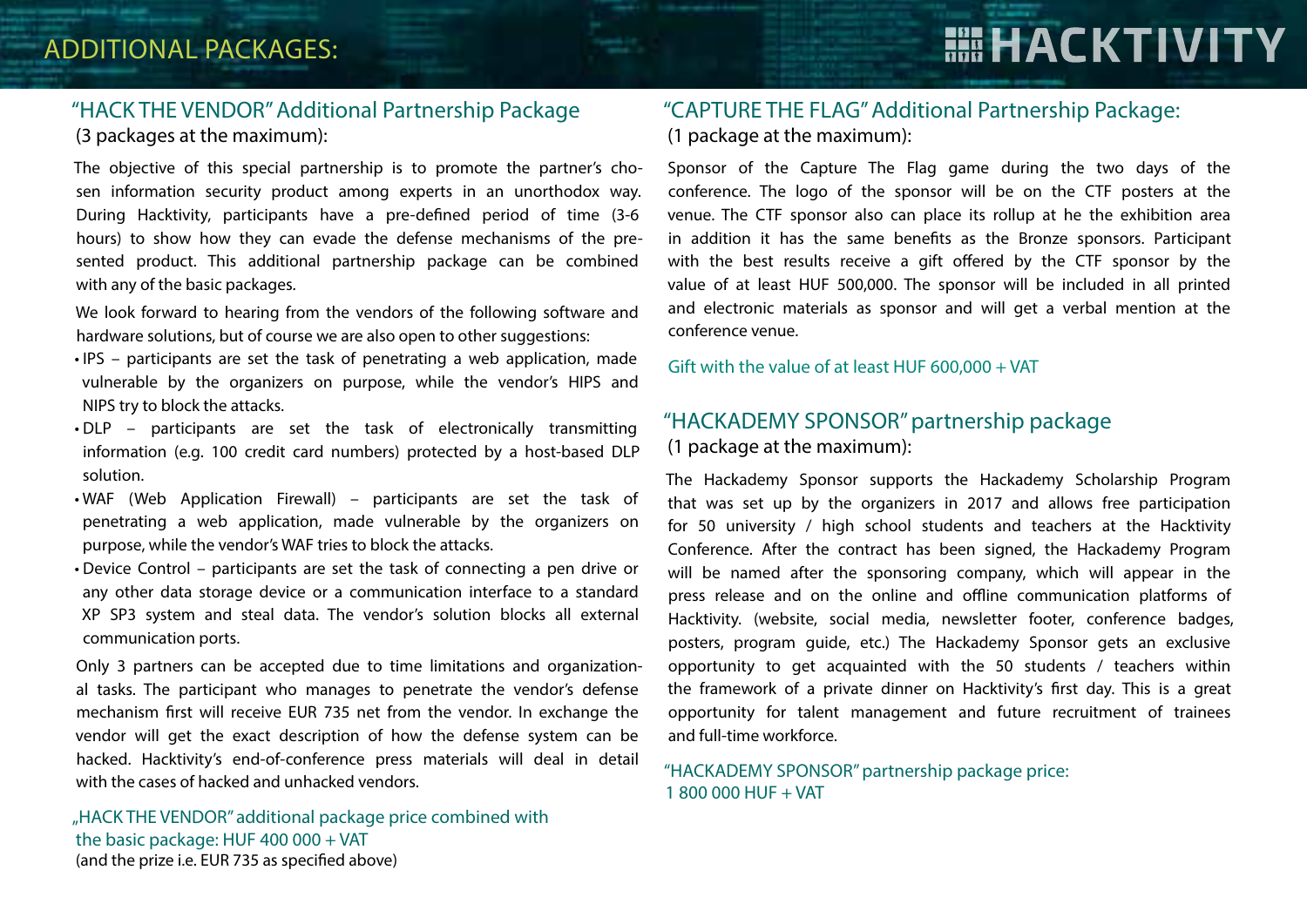# **HILL HACKTIVITY**

## Conference & Workshops

- A two-days dual-track event bringing together hundreds of security professionals
- 20+ hours of highly technical topics presented by the brightest minds in their field
- Two hours long comprehensive workshops delivered by experienced professionals
- A great variety of subjects, focused on a pragmatic approach to the issues presented
- Dedicated exhibition field for business representation and leisure zone for discussions throughout the event





### **HackCenter**

- The heaven for hackers
- Exciting on-site challenges by Hackerspace Budapest, Hackerspace Szeged and SecureITeam
- Capture The Flag
- Wargames
- Knowledge-sharing & problem-solving
- Presentation of new ideas

## Training sessions

- Three days of high-quality training sessions, given by the absolute best experts in their fields
- Opportunity for IT-professionals to deepen their knowledge and develop their skills
- Networking event exclusive to instructors and their students

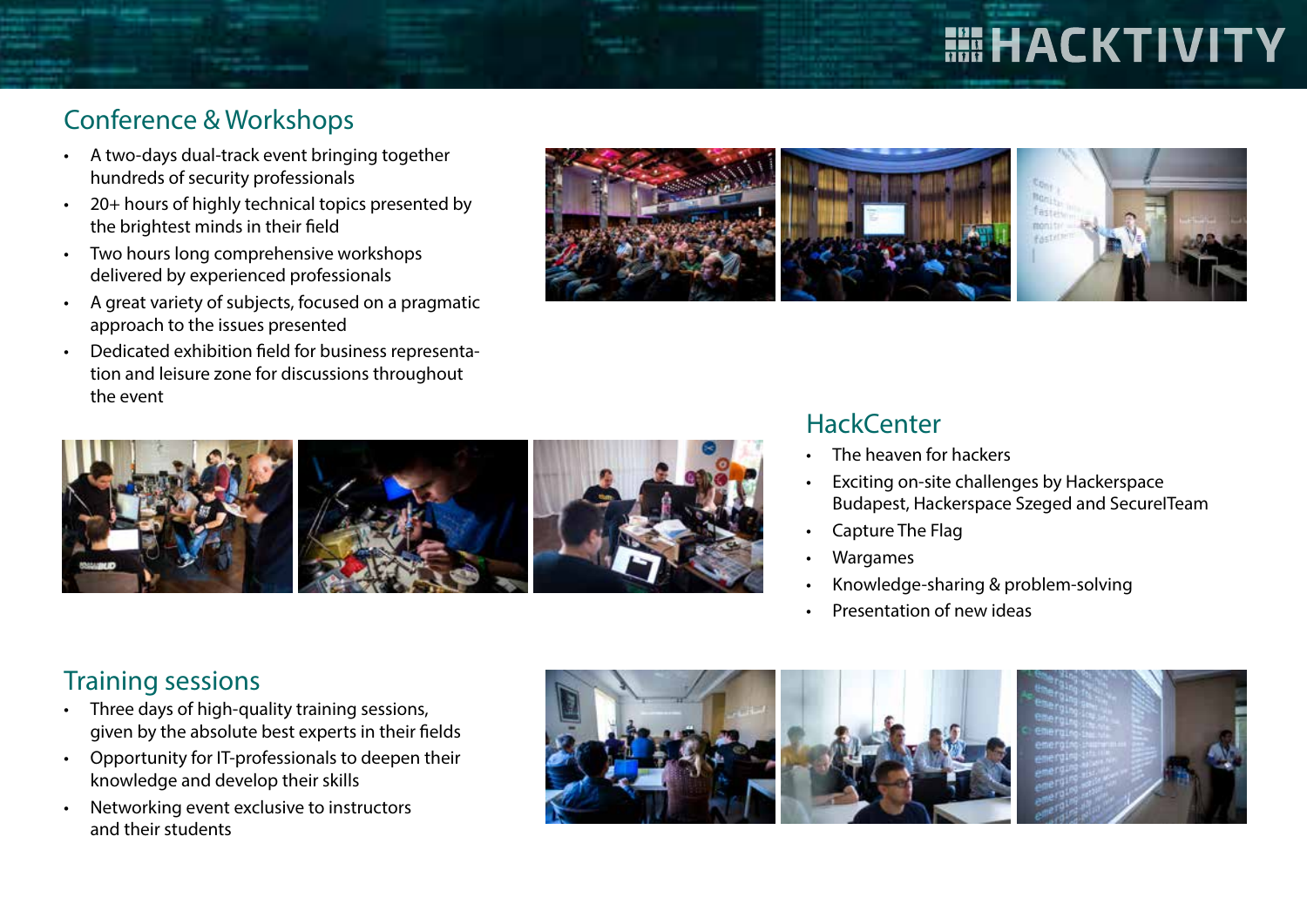# **HILL HACKTIVITY**

## Social Events

- Social interaction among people with similar interest throughout the 2 days of the conference
- Hacker lounge with snacks & beers after the first day of the event
- Partners creating side events (Hack The Vendor challenges, CTF-games)



## Exhibitors area

- There is space for 14 sponsor booths on site during the conference
- Various locations for booths based on the level of sponsorship
- All of the booths are frequented as they are placed next to the conference hall, workshop rooms etc.



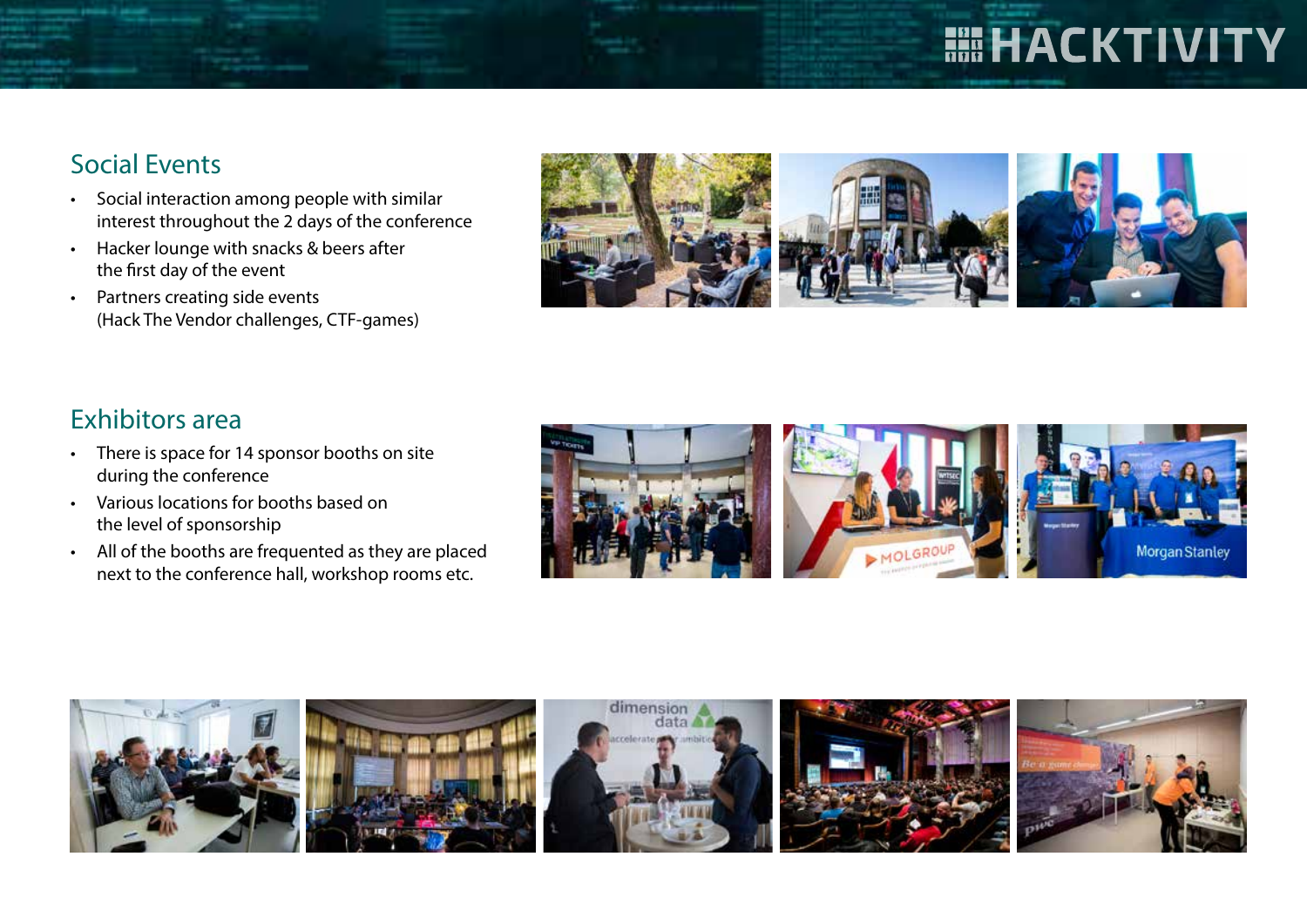# **ELACKTIVITY**

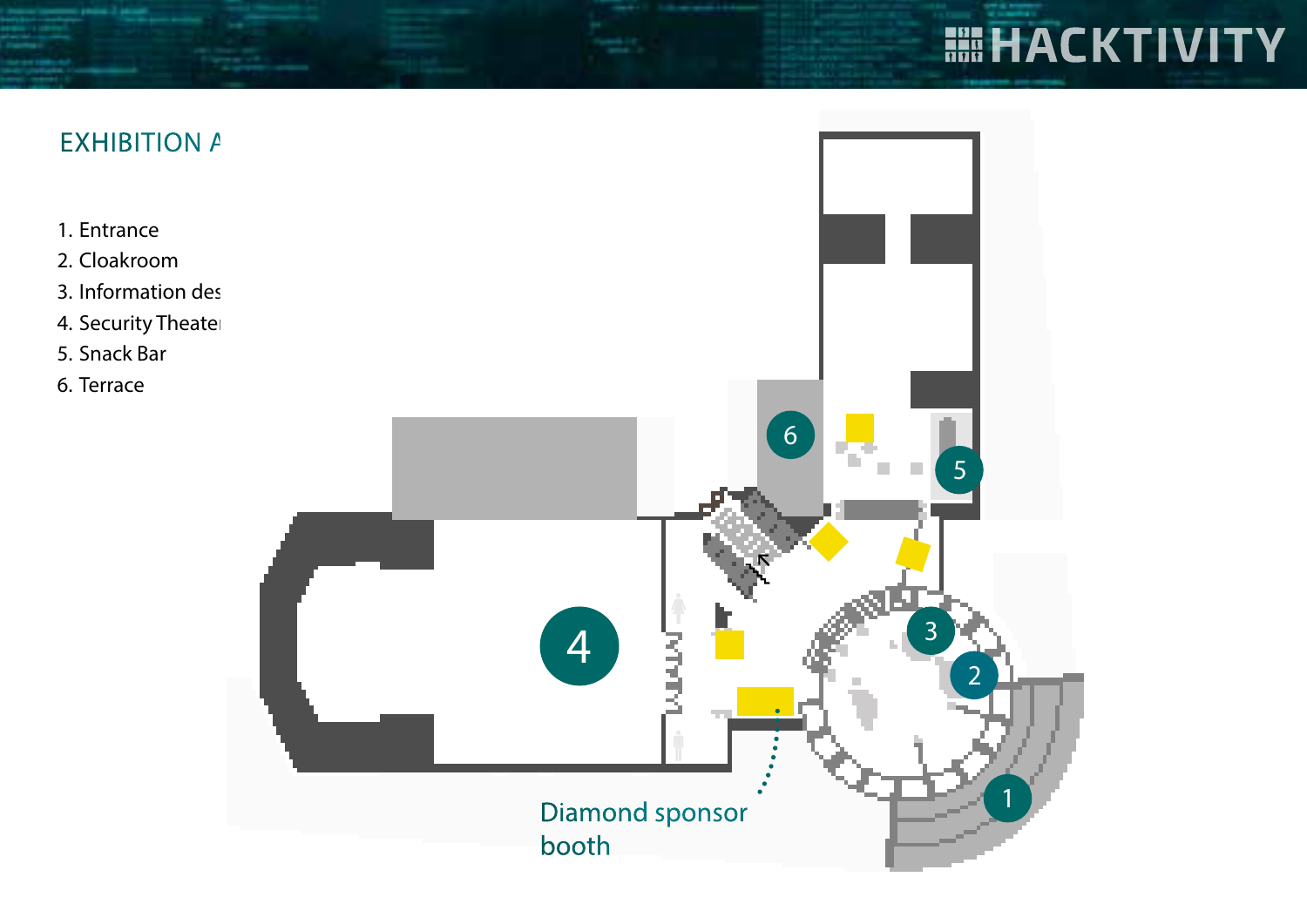# **HIHACKTIVITY**

## EXHIBITION AREA // FIRST FLOOR

7. Security Dome

8. Snack Bar #2

9. VIP Cafe